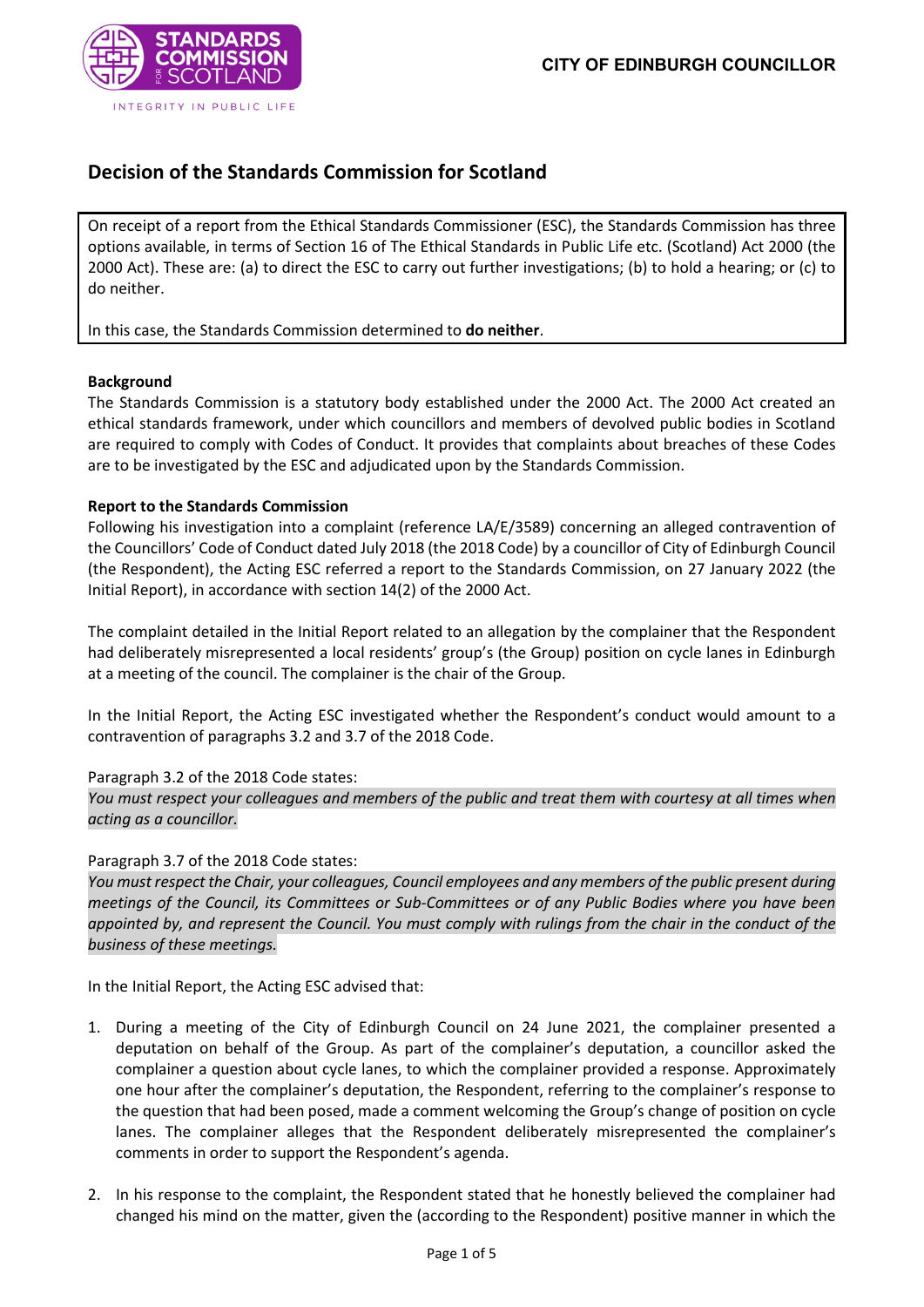

complainer had responded to the question posed, understanding that it meant the complainer would no longer be contesting the siting of cycle lanes in the area in question.

- 3. There was some disparity between the complainer's comments at the council meeting, and the Respondent's interpretation of those comments. Specifically, the Acting ESC highlighted that the complainer had advised that the Group wanted to "work for the safety of all road users". The complainer had not, as suggested by the Respondent, stated that the Group would be changing its position and campaigning to improve safety in cycle lanes rather than removing them altogether. The Acting ESC considered that in attributing such a position to the complainer, the Respondent had distorted the intended meaning of the complainer's statement to the council meeting, and as such had misrepresented the complainer's comments.
- 4. In considering whether such misrepresentation was deliberate, the Acting ESC noted that the complainer and the Respondent have directly opposing positions on that point – the complainer believing that the Respondent falsely attributed a comment to him because it suited the Respondent's political agenda, and the Respondent stating that he honestly believed the complainer had a change of heart given the positive manner in which he answered the question posed during his deputation. Upon reviewing the recording of the meeting, the Acting ESC was unable to determine whether the Respondent's misrepresentation was deliberate, and also noted that there was no reasonable prospect of obtaining any additional supporting evidence which would allow him to make such a determination. As such, the Acting ESC was unable to conclude, on the balance of probabilities, that the Respondent deliberately misrepresented the complainer.
- 5. As the complainer's correct position is recorded on the webcast, the Acting ESC considered that the public had ready access to the complainer's views on the subject. Furthermore, the Acting ESC noted that even if he had been able to establish that the Respondent had deliberately misrepresented the complainer, that would not have amounted to a breach of the 2018 Code. The Acting ESC considered that such a misrepresentation in these particular circumstances, whether deliberate or not, would not amount to disrespect under the 2018 Code, noting, that in a political setting, that it is often the case that councillors may misrepresent the comments of their political opponents to add weight or credence to their own arguments.

Having considered the various factors of the complaint and the evidence gathered, the Acting ESC concluded in the Initial Report that the Respondent's conduct did not amount to a breach of the 2018 Code.

#### **Standards Commission's Request for Further Investigation**

Having considered the Initial Report, the Standards Commission considered that it was necessary, in terms of Section 16(a) of the 2000 Act, to direct the Acting ESC to undertake further investigation into the matter. The Acting ESC was directed, on 2 February 2022, to investigate the following further matters:

- i. why the Respondent understood that the complainer's comments were positive and that the complainer had changed his position on cycle lanes;
- ii. whether any question posed to the complainer during the meeting could have contributed to a potential misunderstanding; and
- iii. whether the Respondent could supply any notes taken at, or prepared for, the meeting.

#### **Further Investigation Report to the Standards Commission**

Having carried out the further investigation requested by the Standards Commission, the Acting ESC provided a substantive response on 15 March 2022 (the Further Investigation Report), addressing the matters raised above (and following the same numbering):

i. the Respondent explained that when the cycle lanes in question were first considered, a major concern of residents was parking. The Respondent noted that the complainer's position had been, both before the meeting and since, that the cycle lanes should be removed. However, at the meeting itself, the Respondent considered that the complainer had changed their position, noting that the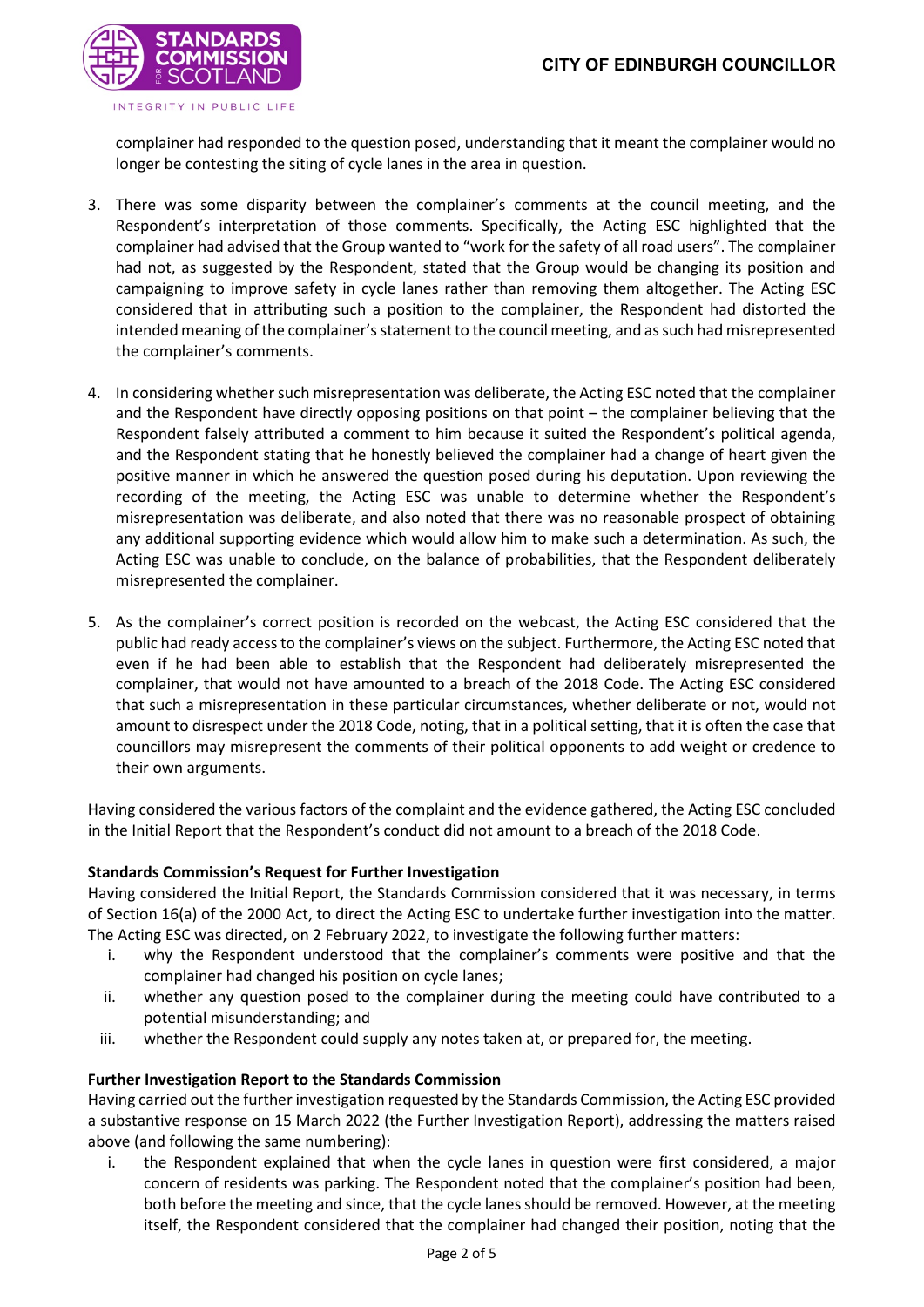

complainer did not call for the removal of the cycle lanes. The Respondent noted that the complainer was asked, directly, if he would be willing to work with the council to ensure everyone's safety, or if "convenient parking" would get in the way of that. The Respondent noted that the complainer's response to this question was yes, he did want to work for the safety of all road users, and further noted that (in the Respondent's opinion) as you can't have both convenient parking and cycle lanes, he assumed that the complainer had changed his position. The Respondent added that he now understood he was mistaken, and that at the time he had misinterpreted the complainer's comments.

- ii. having reviewed the webcast of the meeting, the Acting ESC confirmed that the complainer did not make any further comments which could legitimately have led to the Respondent's misunderstanding.
- iii. the Respondent advised he had no pre-prepared notes and did not take any notes during the meeting.

The Acting ESC advised that the findings of the Further Investigation Report did not cause him to change his conclusion, as detailed in the Initial Report, that the Respondent's conduct did not amount to a breach of the 2018 Code.

# **Additional Issue of Complaint**

During the course of his further investigation, the Acting ESC advised the Standards Commission that details of another incident relating to the Respondent were emailed to his office on 14 February 2022. The Acting ESC, having considered the contents of the email, concluded that it detailed a separate complaint, related to the original complaint covered by the Initial Report. The Acting ESC proposed that a supplementary report covering this separate complaint be prepared and referred to the Standards Commission.

#### **Supplementary Report to the Standards Commission**

Following his investigation into the separate complaint concerning an alleged contravention of the Councillors' Code of Conduct dated December 2021 (the 2021 Code) by the Respondent, the Acting ESC referred a report to the Standards Commission, on 15 March 2022 (the Supplementary Report), in accordance with section 14(2) of the 2000 Act.

The complaint detailed in the Supplementary Report related to an allegation by the complainer that the Respondent had incorrectly implied, in a tweet on 19 January 2022, that the complainer was the only person concerned about the safety issues allegedly associated with the City of Edinburgh Council's "Spaces for People" scheme measures as implemented on the complainer's street.

In the Supplementary Report, the Acting ESC investigated whether the Respondent's conduct would amount to a contravention of paragraph 3.1 of the 2021 Code.

#### Paragraph 3.1 of the 2021 Code states:

*I will treat everyone with courtesy and respect. This includes in person, in writing, at meetings, when I am online and when I am using social media.*

In the Supplementary Report, the Acting ESC advised that:

- 1. A local newspaper had tweeted, on 19 January 2022, that "collisions on a busy stretch of road have risen from zero to five since the implementation of Spaces for People measures intended to improve safety, residents claim". The tweet included a link to a news article, in which the complainer was quoted criticising the council and the Spaces for People scheme. The complainer is the only member of the public named in the article criticising the Spaces for People scheme.
- 2. The Respondent, also on 19 January 2022, retweeted the local newspaper's tweet, stating: "Correction to last part – 'one resident claims'". The complainer alleges that this comment was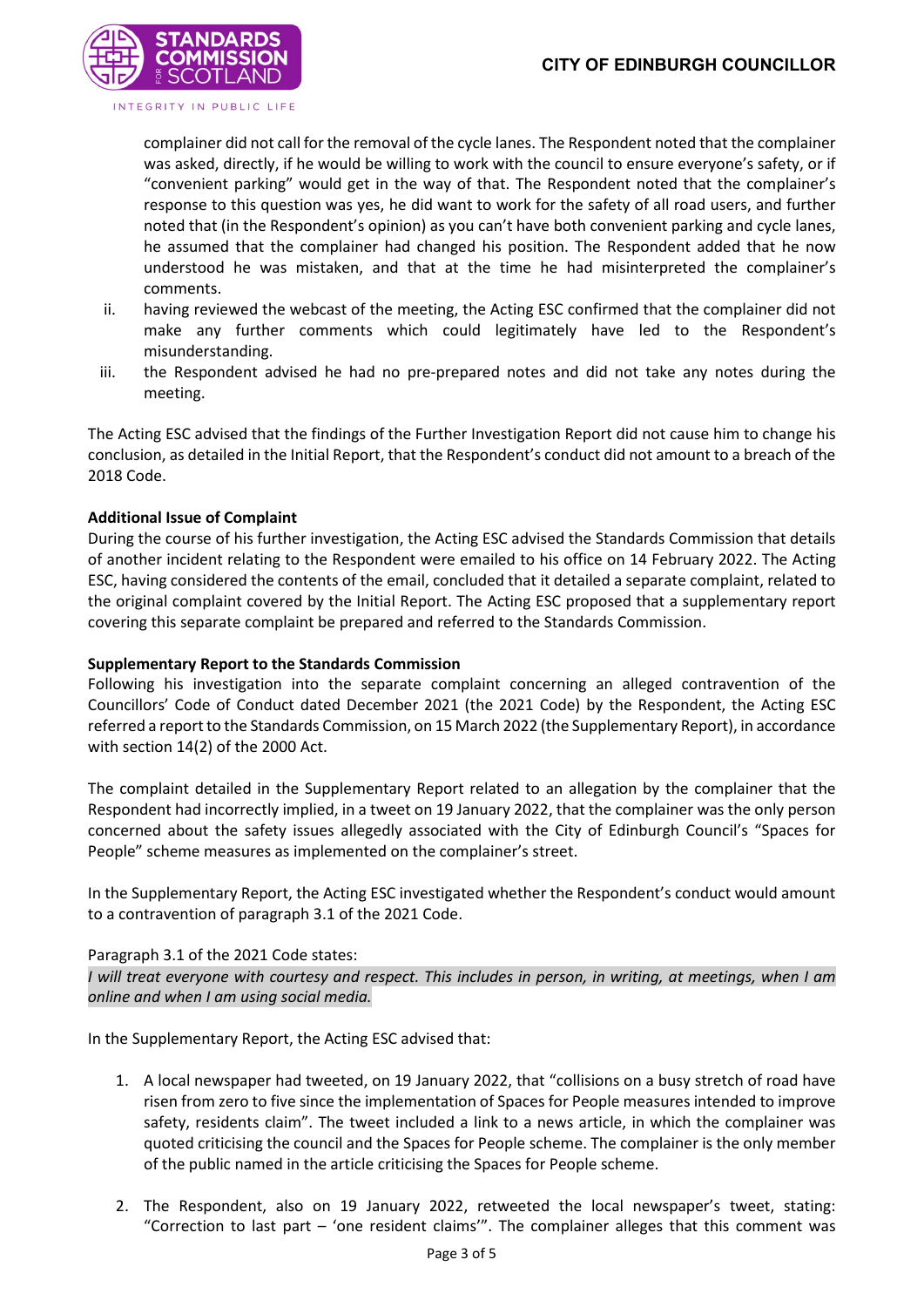

directed at him, and believes that the Respondent is stating that the complainer is the only person who is concerned about the safety of the Spaces for People scheme on his street, which, the complainer claims, is badly misrepresentative of the reality of the situation. As an indication of the alleged misrepresentation, the complainer notes a deputation submitted by the Group to the council's Transport and Environment Committee on 14 October 2021, in which a survey of hundreds of local residents is mentioned. The Acting ESC reviewed the comments from the survey in question, and noted that many of them were concerns about safety and criticism of the Spaces for People scheme. The complainer's position is that given the Group's deputation, the Respondent would be aware that many residents had expressed concerns, and that therefore the Respondent's tweet was incorrect and misrepresentative.

- 3. The Respondent, referring to his tweet, stated that he was correcting a misleading headline in the local newspaper's tweet. The Respondent noted that the news article contained no quotes from other residents. The Respondent rejected the complainer's assertion that he should have been aware of the other residents' concerns as detailed in the Group's deputation of 14 October 2021, and noted that the comments in the survey were anonymous and not directly attributable to local residents. The Respondent further noted that since the project went live in January 2021, he had received one email regarding the street in question, in which a specific problem regarding access was raised, and subsequently dealt with, within one week. The Respondent asserts that receiving only one email in the year following the implementation of the scheme is indicative of local residents having little concern about the scheme.
- 4. The Respondent's tweet should be read in context: while the article only referred to the complainer and no other residents, the Respondent would have been fully aware that his comment implied that the complainer was the only individual who had concerns about the scheme's safety. By so implying, the Acting ESC concluded that the facts of the complaint were proven.
- 5. In applying the facts of the complaint to the 2021 Code, the Acting ESC noted that it was often the case that councillors mispresented the positions of their opponents to add weight to their own arguments. In any case, the news article attached to the Respondent's tweet did refer to the claims of multiple residents. The Acting ESC considered, therefore, that anyone viewing the Respondent's tweet would have access to the full article which contained the complainer's comments and views, and reference to the claims of multiple residents.
- 6. In considering the conduct of the Respondent in complaint 1 (as detailed in the Initial Report) alongside complaint 2 (as detailed in the Supplementary Report), the Acting ESC noted that as the two incidents were linked, and both relating to the Respondent allegedly making incorrect or misrepresentative comments about the Group's campaign, there was a course of conduct between the two complaints.

Having considered the various factors of the complaint and the evidence gathered, the Acting ESC concluded in the Supplementary Report that the Respondent's conduct did not, taken separately, amount to a breach of the 2021 Code or, when considered as one course of conduct, amount to a breach of either the 2018 or 2021 Code.

# **Reasons for Decision**

Having considered the Initial Report, the Further Investigation Report and the Supplementary Report, the Standards Commission concluded that it was not necessary to direct the Acting ESC to undertake any further investigation into the matter.

In making a decision about whether to hold a Hearing, the Standards Commission took into account both public interest and proportionality considerations, in accordance with its policy on Section 16 of the 2000 Act. A copy of the policy can be found at: [https://www.standardscommissionscotland.org.uk/cases.](https://www.standardscommissionscotland.org.uk/cases)